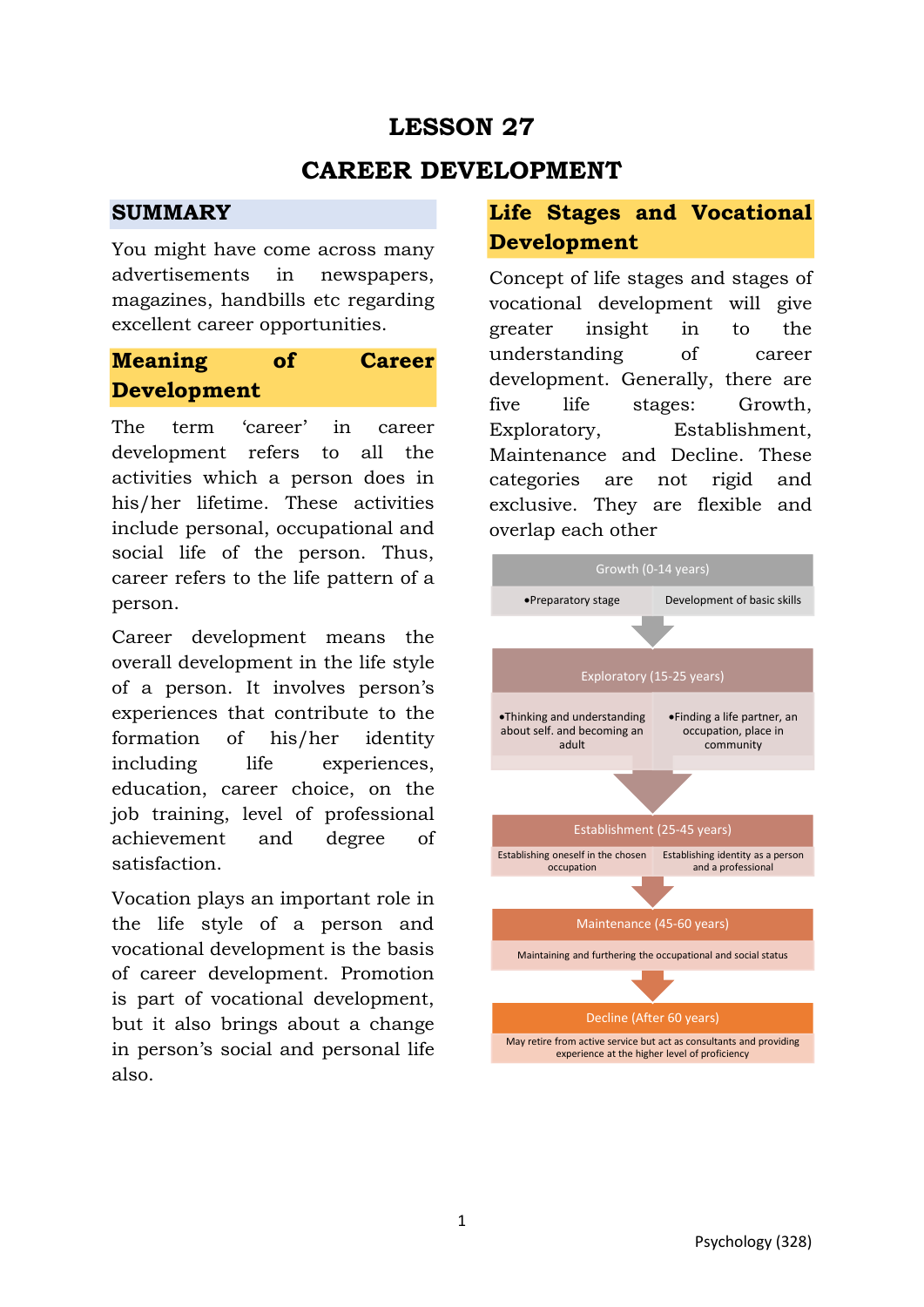

Career building is a crucial task in one's life.



These three aspects of career planning are interlinked and influence each other.

In a wise vocational planning, there are three key features, namely,

- **1. Know thyself (Self appraisal)** A clear understanding of one's own self, one's aptitudes, abilities, interests, ambitions, resources and limitations.
- **2. Know the world of work (Appraisal of the vocations) -**

Knowledge of various occupations, qualifications and entry requirements for each occupation, earnings, conditions of success, advantages, promotional prospects, and compensation etc.

## **Know Thyself (Self Appraisal)**

Some people feel frustrated in life because they could not understand themselves in the early stages of career development, mainly because of the following reasons:

- Lack of courage to be own self
- Do not take time to know owns elf

The most fundamental and lasting desire is to follow one's interest. So, first things one should realise are - there is self, each one of us is an entity, no two persons are exactly alike, and everyone has the latent ability in one direction or the other.

Before concluding about one's interest, abilities and strong points one should do thorough selfanalysis or introspection.

#### **Know the World of Work (Appraisal of the Vocations)**

To know the world of work is equally important for vocational planning. For different jobs, there are different types of job requirements. You have to collect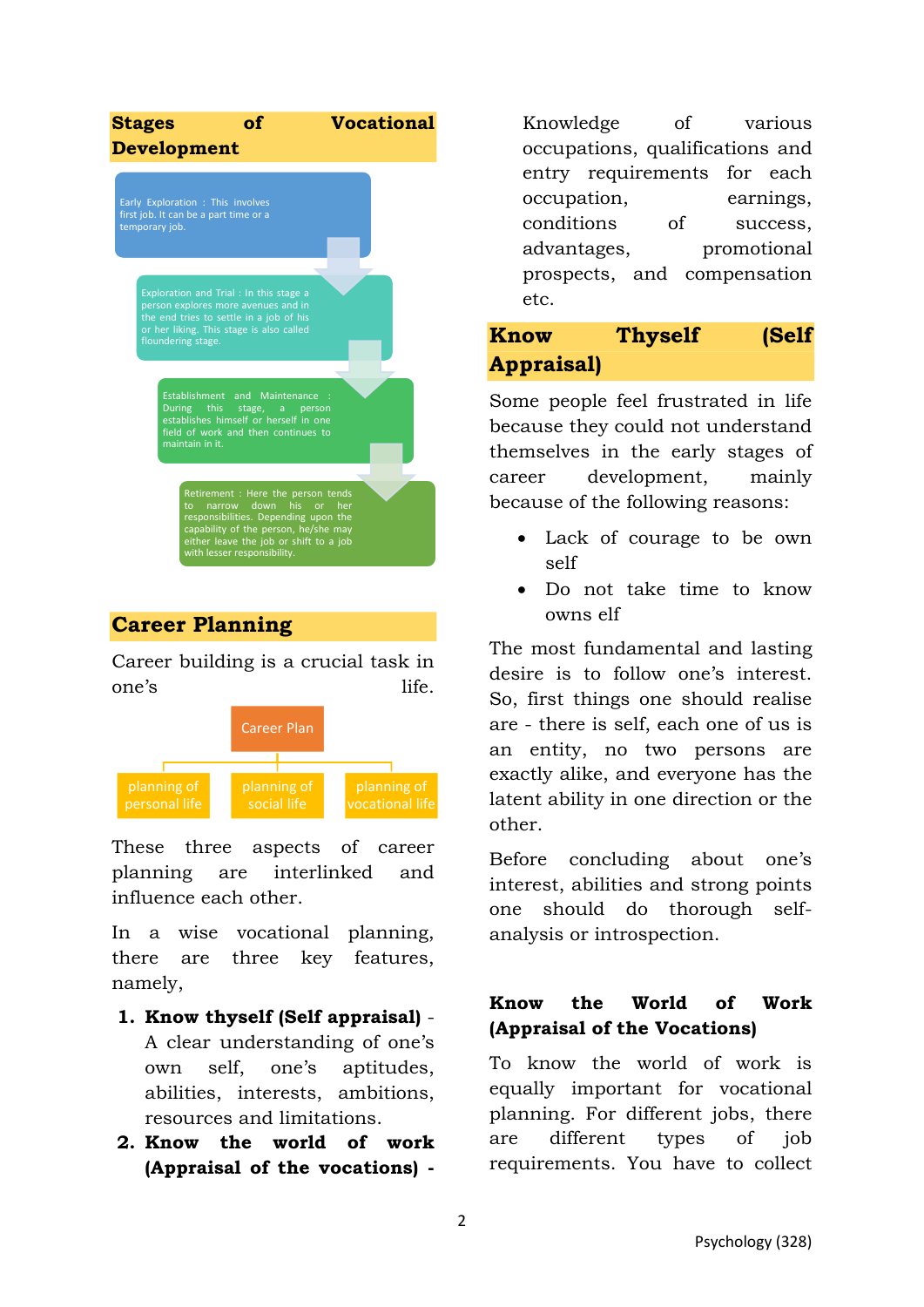information about the working conditions and job requirements of all the jobs. After a thorough study of jobs, you should select some vocations with which your qualities match.

#### **Match Personal Qualities with the Qualities for Selected Vocations**

Interest, ability, aptitude, and health are some of the criteria on the basis of which one can match the self with the world of work.

#### **Steps in Career Planning**



**Note**: For the student the initial step is to select the subjects for study.

### **Special Provisions for Career Development**

**Continuing Education** Continuing education has relevance to all irrespective of whether one is professional, technocrat or technician. In the context of literacy learning or functional literacy, continuing education acquires special significance. After becoming literate, a person can continue education through the continuing education centres. Open school and open university provide opportunities for continuing education.

**In-Service Training** - It refers to the education and training which a person receives after entering the occupation. It is required because of rapid advancements in all the fields of knowledge.

**Career Adjustment** – It is shift in one's vocational role. It can be from one field to an altogether new field or related field or changing the responsibilities in the same field. Some situations where career related field adjustment becomes important are as follows:

- After retirement if a person is capable, he/she may take up some simple jobs.
- When work environment becomes unsuitable.
- When some health problems crop up.
- When there is no chance of advancement in the present career.